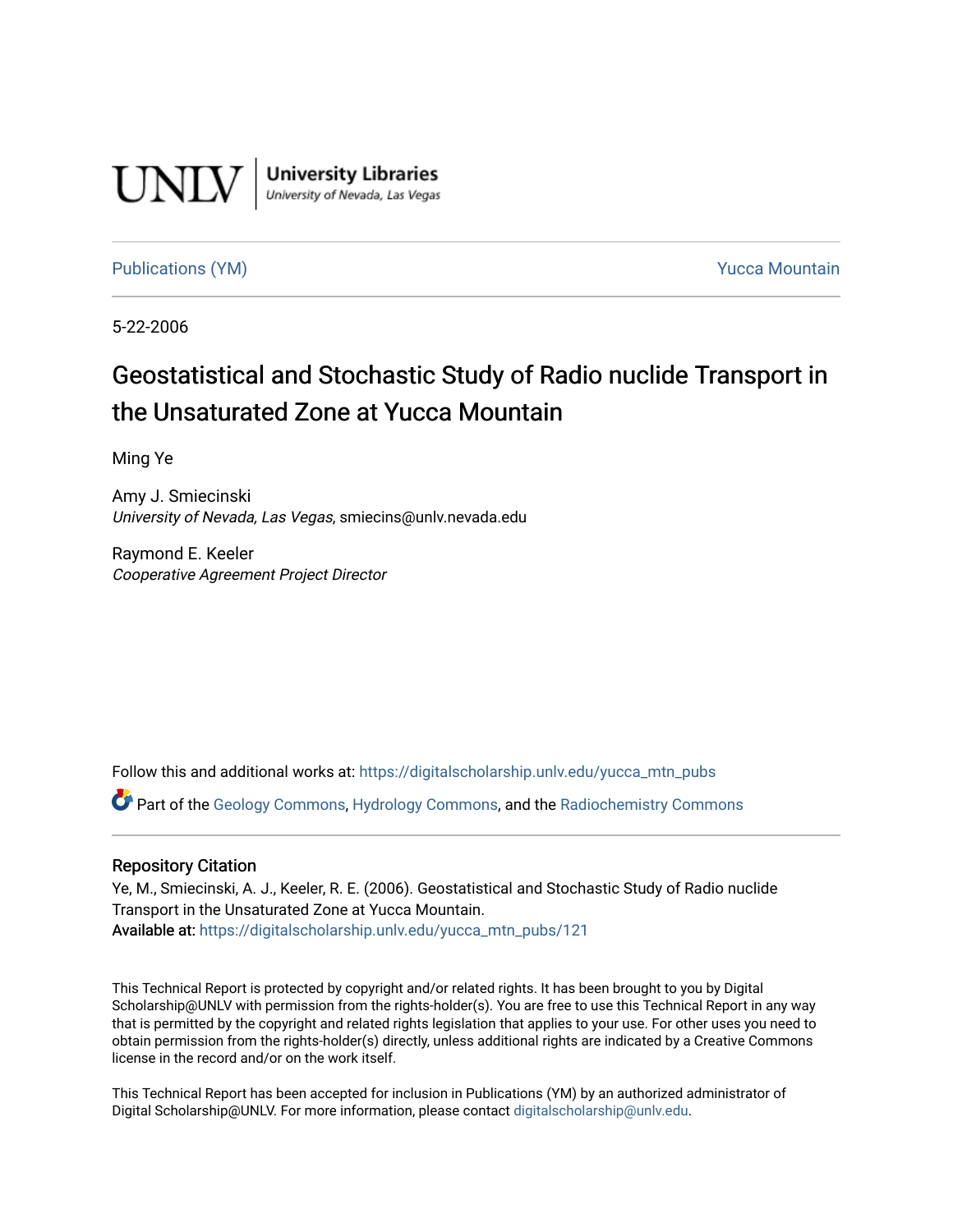*Nevada System of Higher Education* 



#### SCIENTIFIC INVESTIGATION PLAN (SIP)

Task Title:

Geostatistical and Stochastic Study of Radionuclide Transport in the Unsaturated Zone at Yucca Mountain

Task Number: ORD-FY04-016

Document Number: **SIP-DRI-038** 

1

Ming Ye

Revision:

Effective Date: May22,2006

Author:

Approvals:

Principal Investigator  $\text{Min}(x)$ 

QA Manager Amy Smiecinski

Concurrence:

Project Director Raymond Keeler

 $18/2006$ 

Date

 $5 - 22 - 06$ 

Date

Date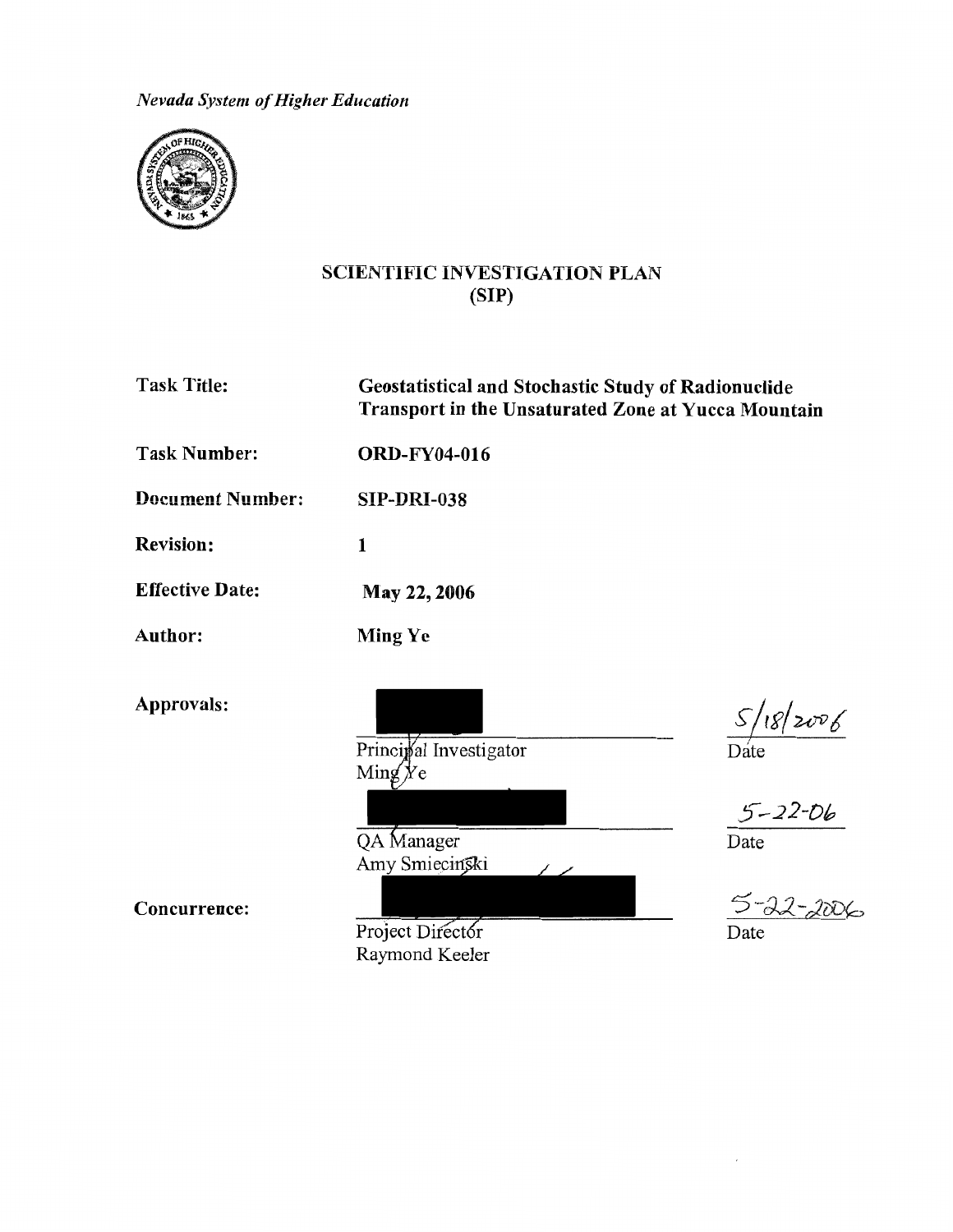### **REVISION HISTORY**

| <b>Revision</b><br><b>Number</b> | <b>Effective</b><br>Date | <b>Description and Reason for Change</b>                                                                                                                                           |
|----------------------------------|--------------------------|------------------------------------------------------------------------------------------------------------------------------------------------------------------------------------|
| $\theta$                         | 09/28/2004               | Initial Issue.                                                                                                                                                                     |
|                                  | 05/22/2006               | In section 1, Task 4: subhead labeled; and last<br>paragraph added that changes task 4 status to non-<br>quality-affecting with justification. Incorporated<br>DCN 1 into the SIP. |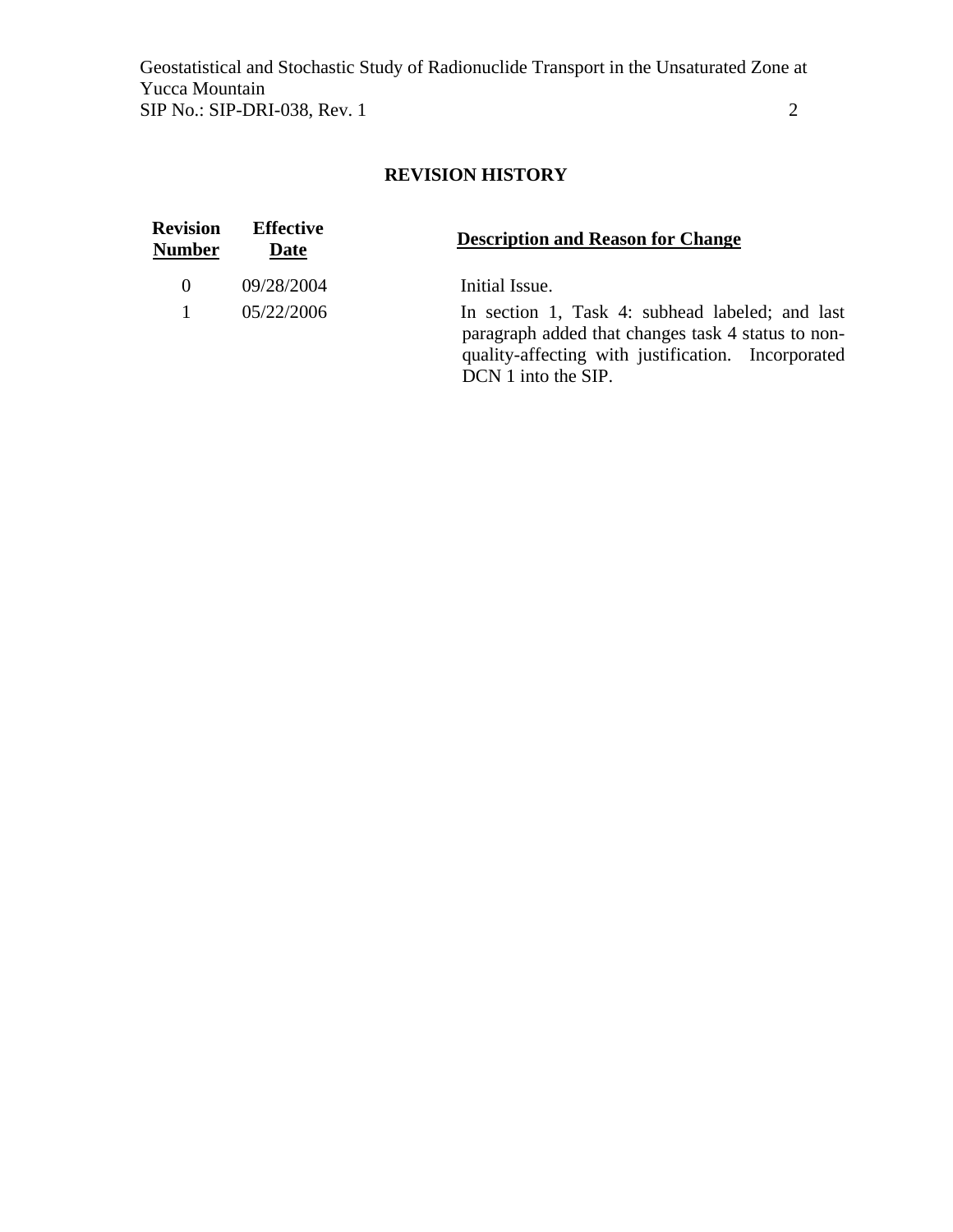### **1) Scope and Objectives**

The U.S. Nuclear Waste Technical Review Board [Cohon et al. 1998] evaluated the technical and scientific validity of activities undertaken by the Secretary of Energy to characterize Yucca Mountain, Nevada, for its suitability as an underground repository in which to store high-level radioactive waste and spent nuclear fuel. In the report, the Board pinpointed that the study on groundwater flow and radionuclide transport in the saturated and unsaturated zones below Yucca Mountain should, over the next several years, focus on reducing prediction uncertainty. In its 2002, the Board repeated this concern by stating, "… hydrogeologic processes that affect radionuclide transport below the proposed repository in the unsaturated and saturated zones remain poorly understood." However, above the saturated zone, the unsaturated zone (UZ), the area in which the repository would be located, acts as a critical natural barrier by delaying the arrival of radionuclides at the saturated zone and by reducing radionuclide concentrations in groundwater through dispersion and dilution. Before any analysis of saturated zone behavior becomes relevant, quantitative prediction of radionuclide transport in the unsaturated zone becomes critical for performance assessment and design of the repository of the Yucca Mountain Project (YMP).

Scientists at the Lawrence Berkeley National Laboratory (Berkeley Lab) (e.g., Wu et al. 1999, 2001, 2002a, and 2003) have developed several large, site-scale UZ numerical models to characterize groundwater flow and radionuclide transport processes in the unsaturated zone of Yucca Mountain. In constructing these models, they have used a numerical modeling approach, combined with incorporation of field data. The basic conceptual model used in their studies is a layer-wise representation of the unsaturated tuff formation with vertical heterogeneity approximated in the form of three-dimensional (3-D) layers. Flow and transport through fractured media are simulated using a dualpermeability concept. In this concept, a fractured medium is represented by two completely overlapping continua, one representing fracture networks and the other representing porous matrix. The dual-continuum model assumes that both water flow and solute transport can be described by two conservation equations with mass exchange or interaction at fracture-matrix interfaces.

In most UZ flow and transport modeling studies, the TOUGH2 code (Pruess, 1991; Wu et al. 1996) has been applied to simulate groundwater flow from the surface to the water table under various surface recharge rates, representing different climates scenarios (Wu et al. 2002a). In addition, TOUGH2\_MP, a massively parallel version of the TOUGH2 code (Wu et al. 200b), has also been developed and used for numerical simulations in the YMP. The proposed study will use both standard TOUGH2 and parallel TOUGH2\_MP codes to conduct flow and transport simulations. Both TOUGH2 and TOUGH2\_MP are quality approved for use in studies at the Yucca Mountain Repository.

During its development, the flow model is calibrated to match various observed field data, such as water potential, matrix liquid saturation, perched water, temperature, and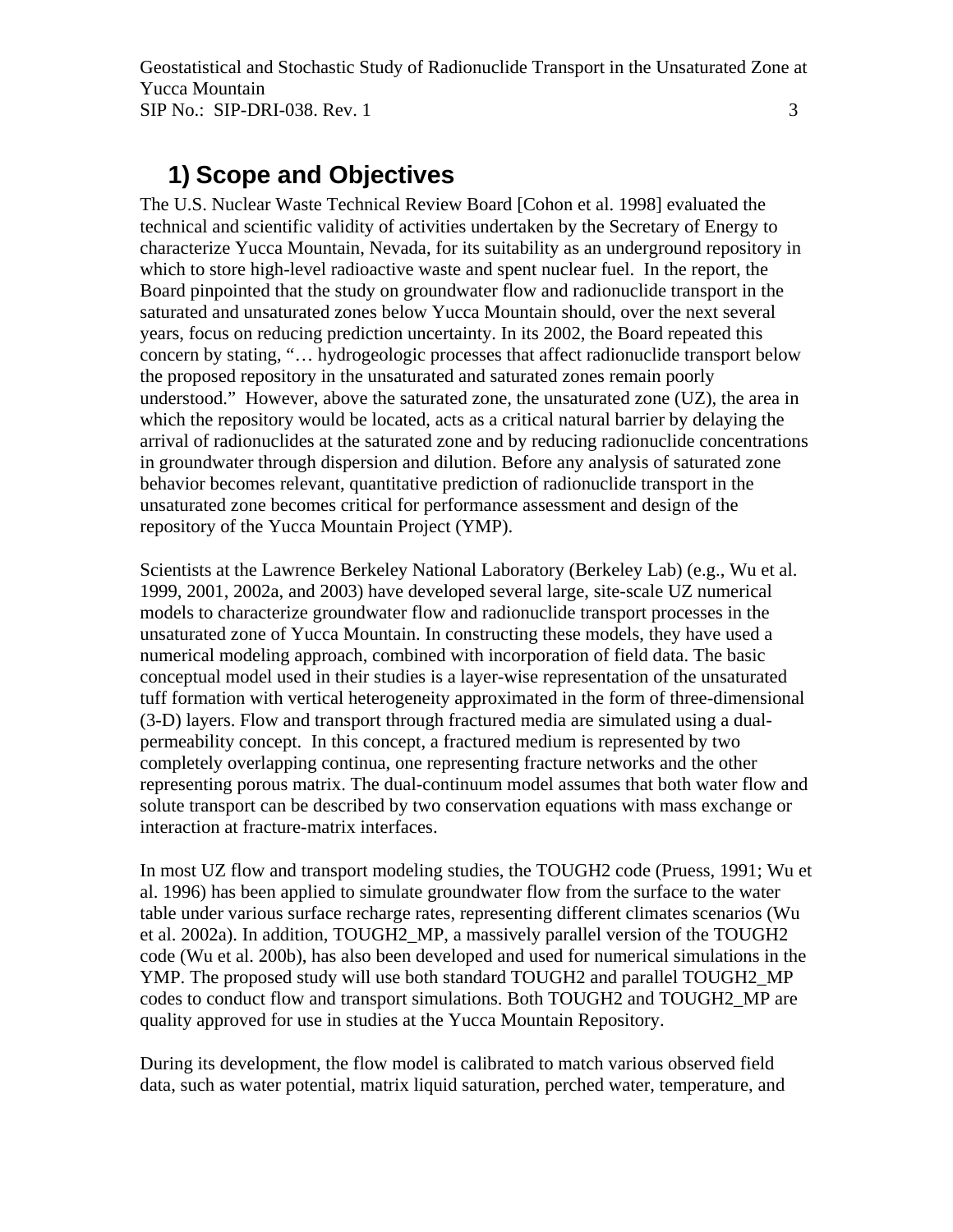isotope and chemical concentration (Wu et al. 2001). Then, solute transport is simulated under steady-state 3-D flow fields, generated by the calibrated flow model. Transport

results are then analyzed in terms of the travel times of radionuclides from the repository to the water table. These calculations set up the basic prediction framework for the study area. However, there are still some important issues that remain to be addressed. In Wu et al.'s studies (2001 and 2002a), the hydraulic conductivity within each layer or rock is assumed to be constant. Historical field measurements, published in peer reviewed journals, show that hydraulic conductivity and other rock properties, even within each rock unit, vary significantly. However, few investigations have been conducted to look at the impact of inner-layer heterogeneity (Zhou et al. 2003). In this study, we propose to take advantage of stochastic methods to enhance the study of solute-transport-prediction uncertainty caused by the spatial variation of hydraulic properties in the unsaturated zone.

Dr. Hu and his colleagues have developed a numerical method of moment (NMM) in the last several years for solute transport in nonstationary, heterogeneous media with complicated initial and boundary conditions [Hu et al. 2003; Wu et al. 2003a and 2003b; Zhang et al. 2000]. Based on the study results, a numerical code, NMM3D1.1, has been developed and added to DOE's QA approved software. NMM3D1.1 and Monte Carlo simulation method were used to study radionuclide transport in the saturated zone of Yucca Mountain (Task 25), with random distributions of hydraulic conductivity in various zones. Those study results give the expected solute flux through a control plane 5,000 m downstream of the contaminant source location, and the upper and lower bounds of prediction errors.

Required Statements:

- This work is subject to NSHE QA Program requirements.
- A study cannot be independent if the conclusions (i.e., confirmation and support) are presumed *ab initio*, therefore the statement, "This SIP presents an independent confirmatory study supporting previously gathered information", is inaccurate and has been altered, per QAP-3.0, Revision 9, Section 4.1 b) 2) Scope and Objectives (page 5 of 20) to, "This SIP presents an independent study utilizing previously gathered information."

This task is a Geostatistical and Stochastic Study of Radionuclide Transport in the Unsaturated Zone at Yucca Mountain.

**Objective 1.** Estimate the spatially heterogeneous intrinsic permeability and sorption coefficient distributions in the study volume through geostatistical analysis and equiprobable simulation.

**Objective 2.** Extend the NMM3D method for modeling groundwater flow and solute transport to the UZ. The developed method will be applied to modeling unsaturated groundwater flow from the surface to the water table and solute transport from the repository horizon to the water table. The NMM3D method is mainly used to conduct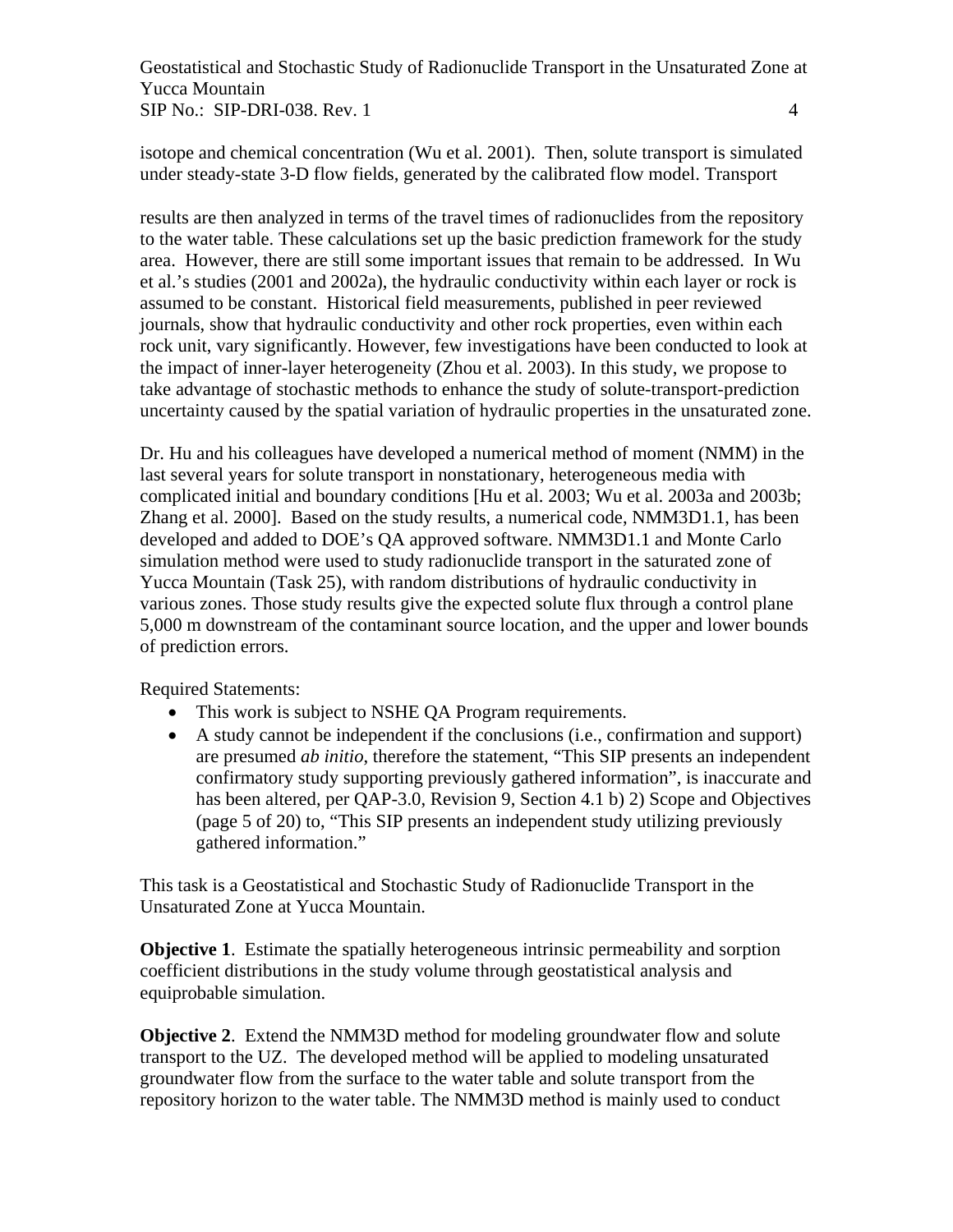sensitivity studies and to investigate the effects of various statistical parameters on flow and transport processes. The study results will help to select the most important parameters for further study through Monte Carlo simulation.

**Objective 3**. Apply the TOUGH2 code, along with stochastically generated distributions of intrinsic permeability and sorption coefficients, to modeling groundwater flow and radionuclide transport in the two-scale heterogeneous unsaturated zone. The task will focus on evaluating the prediction uncertainty, and specially transport predictions, done by Berkeley Lab.

The following tasks have been formulated to achieve these objectives:

#### **Task 1. Data Collection**

To characterize subsurface heterogeneity and to understand its effects on flow and transport processes, substantial amount of field measurement data have been collected from the site. These data include measurements of state variables (e.g., water saturation and water potential) and core-scale rock properties (e.g., porosity, permeability, capillary parameters for rock matrix and sorption coefficient of the rock matrix). Additionally, pneumatic pressure, fracture mapping, and air-permeability data are also available for estimating fracture properties. Qualified data available from the site will be acquired from the TDMS and analyzed to incorporate into the proposed geostatistical model for studying medium heterogeneity and flow model calibration. Unqualified data will not be used in the analysis, but may be used to develop an informational context.

#### **Task 2. Geostatistical Study of Heterogeneity**

The purpose of this task is to provide the distributions of intrinsic permeability and sorption coefficients at the study site. The acquired data from Task 1 will be incorporated into the geostatistical study of the distributions of these parameters.

The method used to generate multiple, equiprobable, three-dimensional maps of unsaturated permeability/chemical sorption coefficient consists of three steps: (1) obtain 3-D maps of hydrostratigraphic units, (2) generate an unsaturated permeability/chemical sorption coefficient fields, respectively, for each hydrostratigraphic unit, and (3) build a composite map by superposing the unsaturated permeability/chemical sorption coefficient fields from each unit. Heterogeneity arising from lithologic variability is thereby reproduced in the composite maps. This method has been developed and applied in the study of conservative transport at the Nevada Test Site (NTS) [Shirley et al. 1997] and Yucca Mountain Project (Task 25). The random permeability/sorption fields generated by this approach can then be incorporated with stochastic theory to study chemical transport processes.

#### **Task 3. Monte Carlo Simulation of Groundwater Flow and Solute Transport**

Previous UZ flow modeling results from Berkeley Lab will be interpreted to determine the hydraulic boundary conditions of the study site. Since this project focuses on the effects of medium heterogeneity on flow and transport, only one set of boundary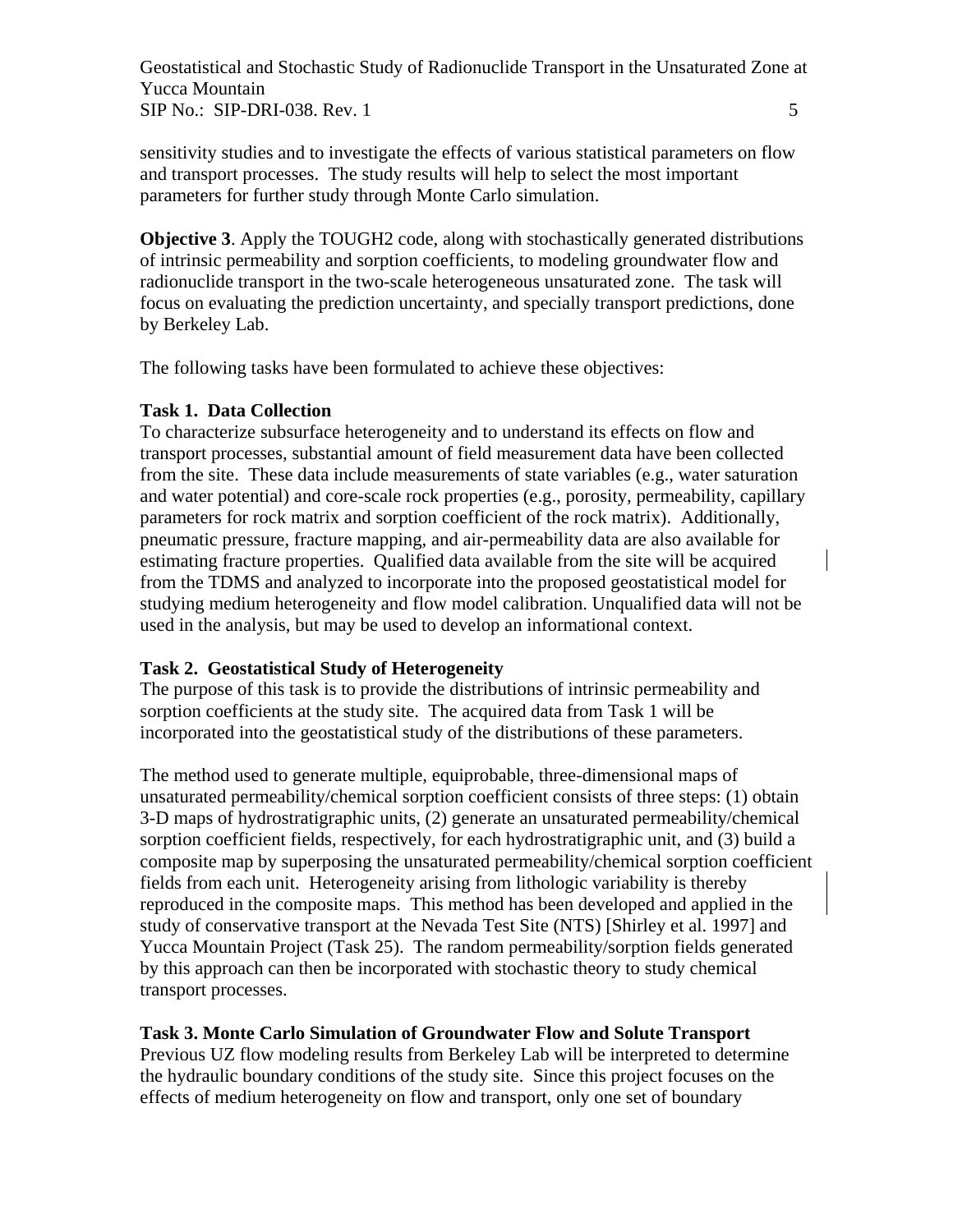conditions will be adopted here, sensitivity studies on boundary variation will not be conducted in this project. Based on the statistical distribution of unsaturated hydraulic conductivity, the TOUGH2 and/or TOUGH2\_MP simulators will be applied to generate the hydraulic head and velocity distribution from the surface to water table in the study area. The generated 3-D flow and chemical sorption coefficient random fields will be used as input data for solute transport calculation. TOUGH2/TOUGH2\_MP will be adopted to calculate the transports of various radionuclides from the repository horizon to the water table. From the multiple realizations of the simulations, the means and variances of the transport results will be statistically estimated. The means will be used for predictions, and the resulting variances will be used to analyze prediction uncertainty.

The TOUGH2 simulation and Monte Carlo method have both been well developed and the results from the Monte Carlo simulation have proven to be reliable. However, a large number of simulations are required for stable results, especially for the variance calculations with several independent random parameters. Therefore, we propose to use the numerical method of moment to conduct the sensitivity study to select the most important parameters, and then use Monte Carlo simulation methods with TOUGH2 runs to investigate the effects of these parameters on flow and transport.

#### **Task 4. Develop and apply a numerical method of moments for a sensitivity study of how various random parameters affect flow and transport (non-quality-affecting task)**

Over the past few years, Dr. Hu and his colleagues have applied a stochastic perturbation method to develop a NMM for solute transport in nonstationary media with complicated boundary and initial conditions [Hu et al., 2003; Wu et al., 2003a,b; Zhang et al., 2000]. They have applied this method to study radionuclide transport in the saturated zone of Yucca Mountain (Task 25 of Cooperative Agreement DE-FC28-90NV12081) with random distributions of hydraulic conductivity in various zones. The study results give the expected solute flux through a control plane 5,000 m downstream of the contaminant source location and the upper and lower bounds of prediction error. The modeling results are consistent with those from Monte Carlo simulation. In this project, we will extend the method to flow and solute transport in the unsaturated zone. The developed method is then used to study the effects of property heterogeneity within each rock type in the unsaturated zone on groundwater flow and solute transport. Owing to its calculation efficiency, the method of moment will be used to conduct a sensitivity study and isolate the most important random parameters in certain geologic layers (significantly controlling flow and radionuclide transport) for further study by Monte Carlo simulation. Due to the flexibility of Monte Carlo simulation to various boundary conditions, Monte Carlo simulation will be used to conduct the most complicated study and give the final prediction. The prediction results will be the mean (or expectation) radionuclide transport processes (the arrival times from the repository to the water table), and standard deviations from the mean predictions for various radionuclides.

Due to budget reduction, this task is changed to be non-quality-affecting. The stochastic perturbation nmethod, NMM, will still be extended to flow and solute transport in the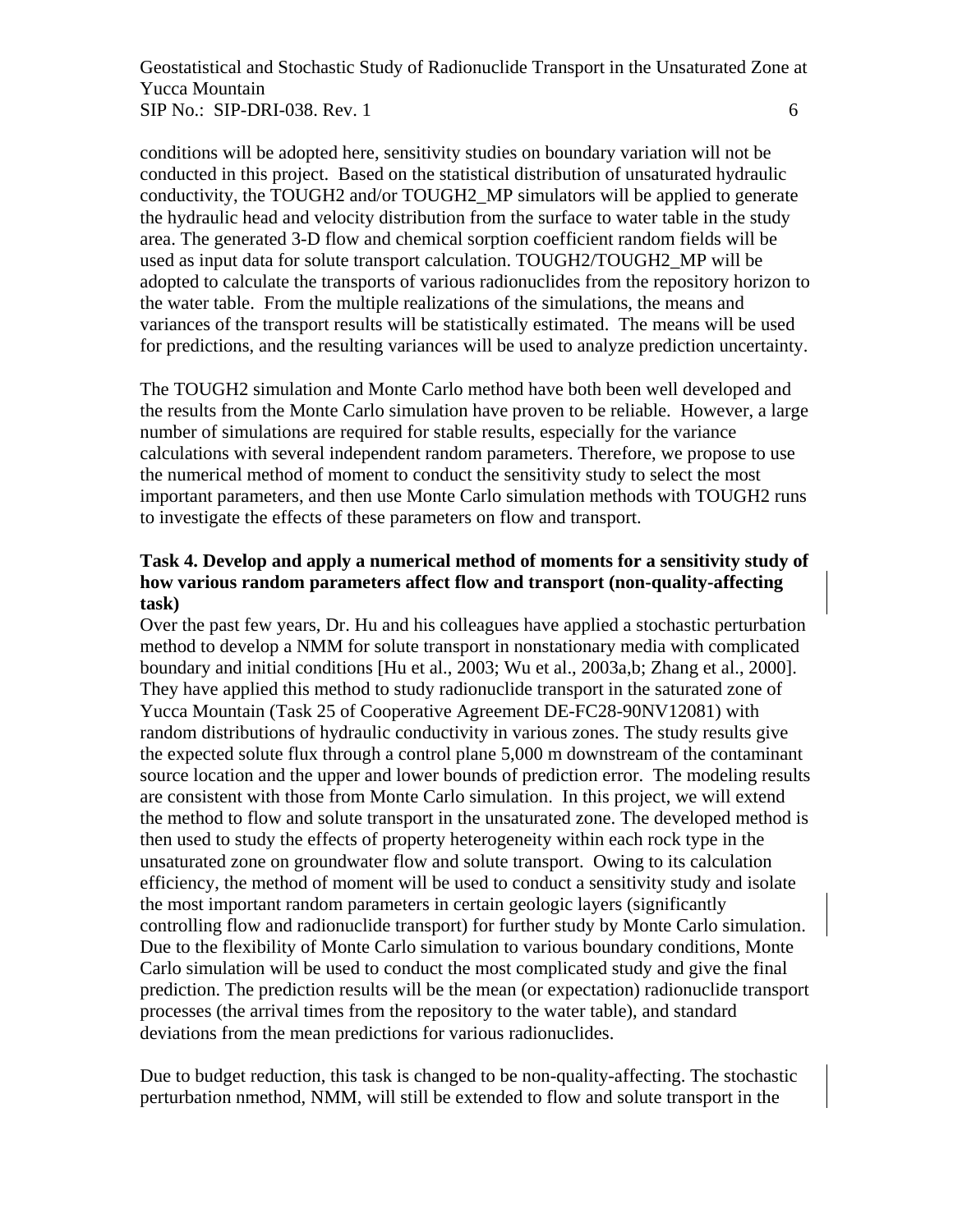unsaturated zone, but the method will be used to generate data for information only. The information will be used to facilitate Monte Carlo simulation proposed in Task 3 under QA program for final report.

#### **Task 5. Quarterly Reports and Technical Report**

We will submit quarterly reports on the progress of the project. The technical report will be submitted to complete the project.

### **2) Approach**

The complex heterogeneity of the natural media and the uncertainty in data for the unsaturated zone below the Yucca Mountain project (YMP) area preclude using traditional deterministic approaches to model solute transport. To overcome the scale dependence of hydraulic parameters, current deterministic numerical methods adopt the concept of macro-parameters (or effective values of parameters), which comes from stochastic theory, to deal with small scale variations of parameters. This adoption, coupled with the flexibility of numerical methods to complex initial and boundary conditions, makes the current numerical modeling approach popular in modeling groundwater flow and chemical transport processes. Small-scale variation of parameters, such as hydraulic conductivity, has significant influence on macro-scale flow and transport processes. Sandia National Laboratory (SNL) has conducted geostatistical studies to investigate parameter variation within a single gridblock ( $500 \times 500 \times 50$  meters). Dispersivity at the grid scale has been obtained. However, geostatistical simulations of the hydraulic conductivity and sorption coefficients at the scale of the site-scale model  $(30\times45\times0.9 \text{ km})$  have not been conducted. These geostatistical simulations are the basis for study of dispersion process and for the uncertainty analysis of radionuclide transport prediction in the site-scale.

Large differences exist between the scale of field measurements and the scale of numerical gridblocks and the scale of macrodispersivity being modeled for the YMP. Currently, a very important issue that needs to be resolved is how to scale-up the parameter values to effective macro-scale parameter values, especially the evaluation of macro-dispersivity from micro-scale variation of hydraulic conductivity.

The numerical method, coupled with effective parameter values, is effective to predict mean or expectation values of flow and chemical plume distributions. However, it is difficult to apply this numerical method to analyze the uncertainty of prediction, which is associated with the uncertainty of input data of parameters. However, because quantification of prediction uncertainty is as important as the mean value prediction in engineering design, the prediction uncertainty, or possible variation about the expected concentration or solute flux, must be evaluated.

In the present study, we propose to use similar two methods to investigate the effects of inner-layer property heterogeneity within each UZ rock unit on groundwater flow and solute transport processes: (1) For the numerical method of moment, we will extend the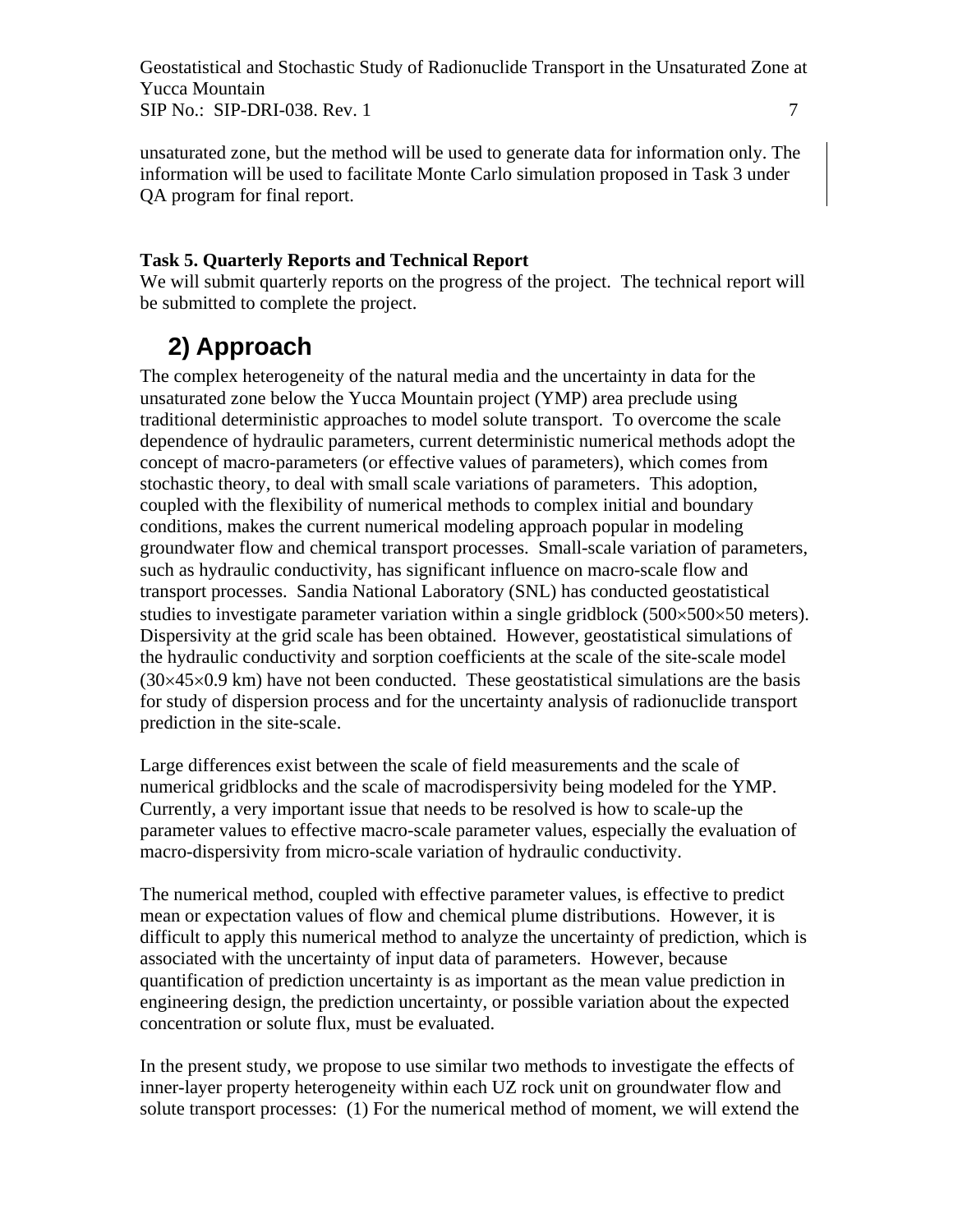method for the saturated zone to the unsaturated zone; (2) For the Monte Carlo method, the multiple realizations of hydrological parameter distributions generated through Monte Carlo simulation will be used as input data for the TOUGH2 code. Because of its computational efficiency, the method of moment will be used to conduct a sensitivity study and select the most important random parameters for further study by Monte Carlo

simulation. Because of the flexibility of Monte Carlo simulation to various boundary conditions, Monte Carlo simulation will be used to conduct the most complicated study and obtain the final prediction. We may use the TOUGH2 code on multiple workstations and TOUGH2\_MP on the DOE's NERSC super computer (located at Berkeley Lab) to resolve the issue regarding intensive computational requirements that may occur with Monte Carlo simulations when using the 3-D site-scale UZ model with 250,000 gridblocks. Together, the two approaches will provide a framework for assessing the uncertainty arising from a variety of mechanisms affecting performance assessment and design of monitoring observation systems. The study results will support DOE's effort for repository license application and is consistent with the U.S. Nuclear Waste Technical Review Board's 2002 recommendation that DOE, "… increase confidence in its performance estimates by, among other things, developing multiple lines of evidence …" [Cohon, et. al 2002].

Berkeley Lab has developed several 3-D UZ flow and transport models to conduct sitescale modeling investigations of groundwater flow and radionuclide transport in the UZ below the YMP area (e.g. Wu et al. 2003). These site-scale groundwater flow models provide the hydrogeological framework (conceptual model, numerical grids, and boundary and initial conditions to model input parameters) for determining the direction and rate of radionuclide movement from the repository to the water table. The flow calculation has been calibrated against the various field measurements collected from the Yucca Mountain site. A sensitivity study has been conducted to investigate the effect of infiltration rates on flow and transport. Large-scale heterogeneity and geological layering have also been carefully studied. In addition to UZ flow issues, the migration of radionuclides from the UZ repository to the accessible environment depends on transport processes and parameters distinct from the flow model itself. Consequently, a model for radionuclide transport must include the mechanisms of advection, dispersion, matrix diffusion, and sorption. These studies have provided the basic predictive context for future studies of groundwater flow and radionuclide transport in the UZ. However, in these studies, the influence of small-scale heterogeneity and the variation of hydraulic conductivity within each layer on flow and transport were not fully addressed in a 3-D site scale model. In this proposal, we will focus on small-scale, inner-layer heterogeneity and quantify its influence on flow and transport, especially on the associated prediction uncertainty.

The fractured tuffs in the UZ of the YMP area exhibit multiscale heterogeneity in their hydrogeologic properties, with varying statistical characteristics and thus different influences on flow and transport, depending on the process scale. The Yucca Mountain UZ consists of alternating sequences of variably fractured and faulted welded and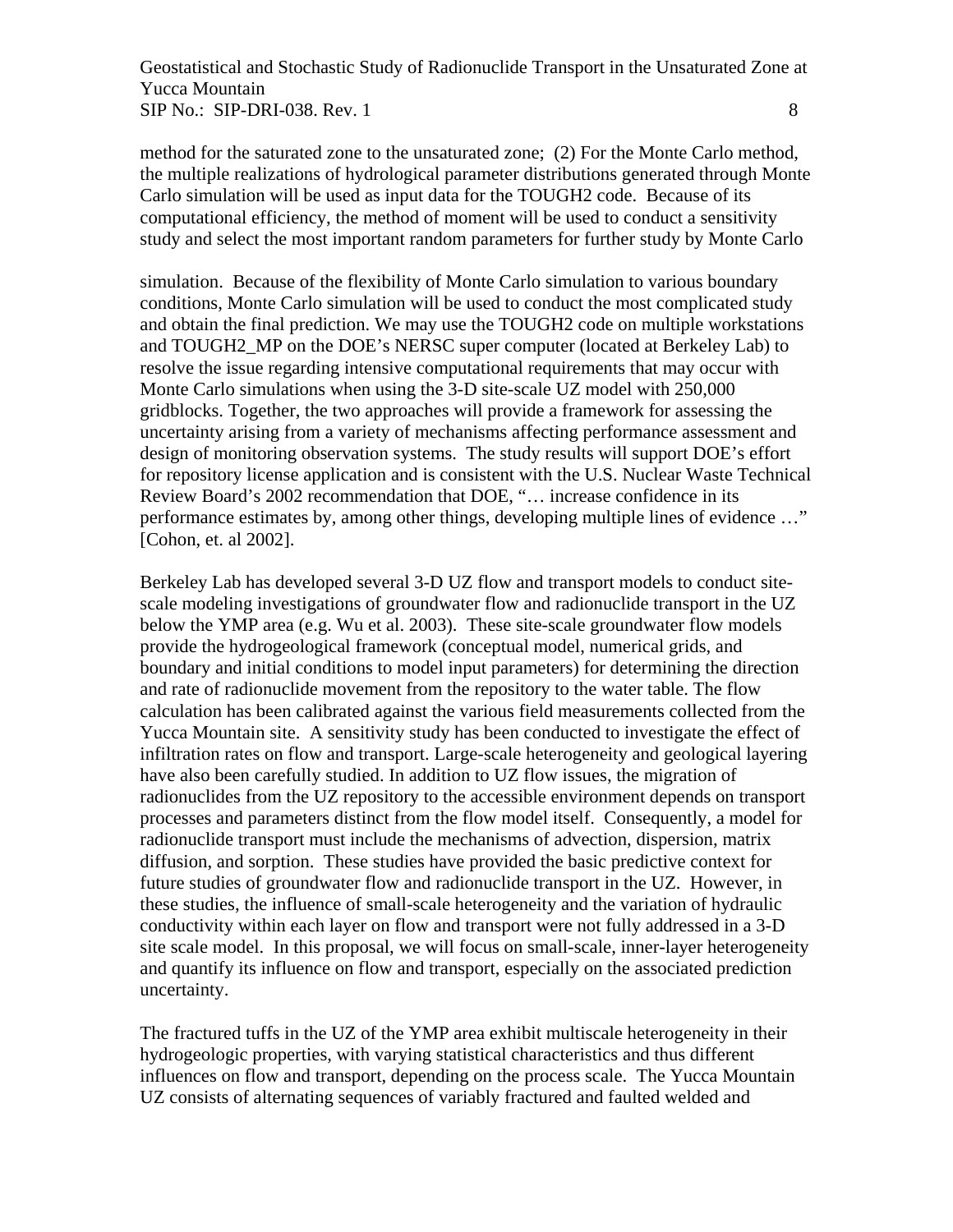nonwelded tuffs, characterized by two scales of heterogeneity: (1) layer-scale heterogeneity and (2) local-scale, inner-layer variation within each layer [e.g., Zhou et al. 2003]. Over the last two decades, extensive scientific investigations have been conducted

for the site characterization of Yucca Mountain, including surface mapping, drilling of a large number of deep and shallow boreholes and underground tunnels, measurements and field tests, estimation of hydrogeologic properties, and flow and transport tests. To

characterize the subsurface heterogeneity, the US Geological Survey (USGS) investigators have measured a substantial amount of field data at the site [e.g., Rousseau, 1996; Flint, 1998a and 1998b; Rouseau et al. 1997a and 1997b]. These field data were used for analyses of effective hydrogeologic properties [Bandurraga and Bodvarsson, 1999; Liu et al. 2003a and 2003b] for the 3-D UZ flow model. In those analyses, however, only the average layer-scale (layer-averaged) rock properties were estimated and used for the UZ flow model, and local-scale heterogeneity and lateral variability of layer-scale properties were in general neglected.

The existence of local-scale heterogeneity can be seen from the variations of measured state variables and properties within each layer [Flint, 1998b]. By assuming different correlation lengths (1 and 3 m), Bodvarsson et al. [2003] found that local-scale heterogeneity of fracture permeability (only in a TSw geologic unit) has large influence on flow and transport. Zhou et al. [2003] applied a two-dimensional model to study the influence of local-scale heterogeneity on flow and transport. Their study results indicate that local-scale heterogeneity of matrix and fracture properties has a considerable effect on unsaturated flow processes, leading to fast flow paths in fractures and the matrix. These paths shorten the travel times of a conservative tracer from the source (repository) horizon in the UZ to the water table, for small fractions of total released tracer mass. As a result, local-scale heterogeneity also has a noticeable effect on global tracer transport processes, characterized by an average breakthrough curve at the water table, especially at the early arrival times of tracer mass. In this project, we will extend Zhou et al's [2003] study from two-dimensional to three-dimensional modeling. The local heterogeneity in the entire repository domain of the YMP area will be fully studied, and its influences on flow and transport will be thoroughly investigated. In addition, the uncertainty in prediction will be quantified.

In the event that a quality-affecting task is evaluated as non-quality affecting, justification for the evaluation will be provided to the DOE Technical Task Representative and the QA Manager.

A technical report containing the evaluation of transport process will be delivered to the Department of Energy (DOE). In the report, we will give our calculation results for the mean and variance of solute flux through control planes. The results will evaluate prediction uncertainty. The generated random distribution of the hydraulic conductivity and sorption coefficient, as well as the extended NMM3D code, will also be submitted to DOE. Based on the research results, we may submit several papers to academic journals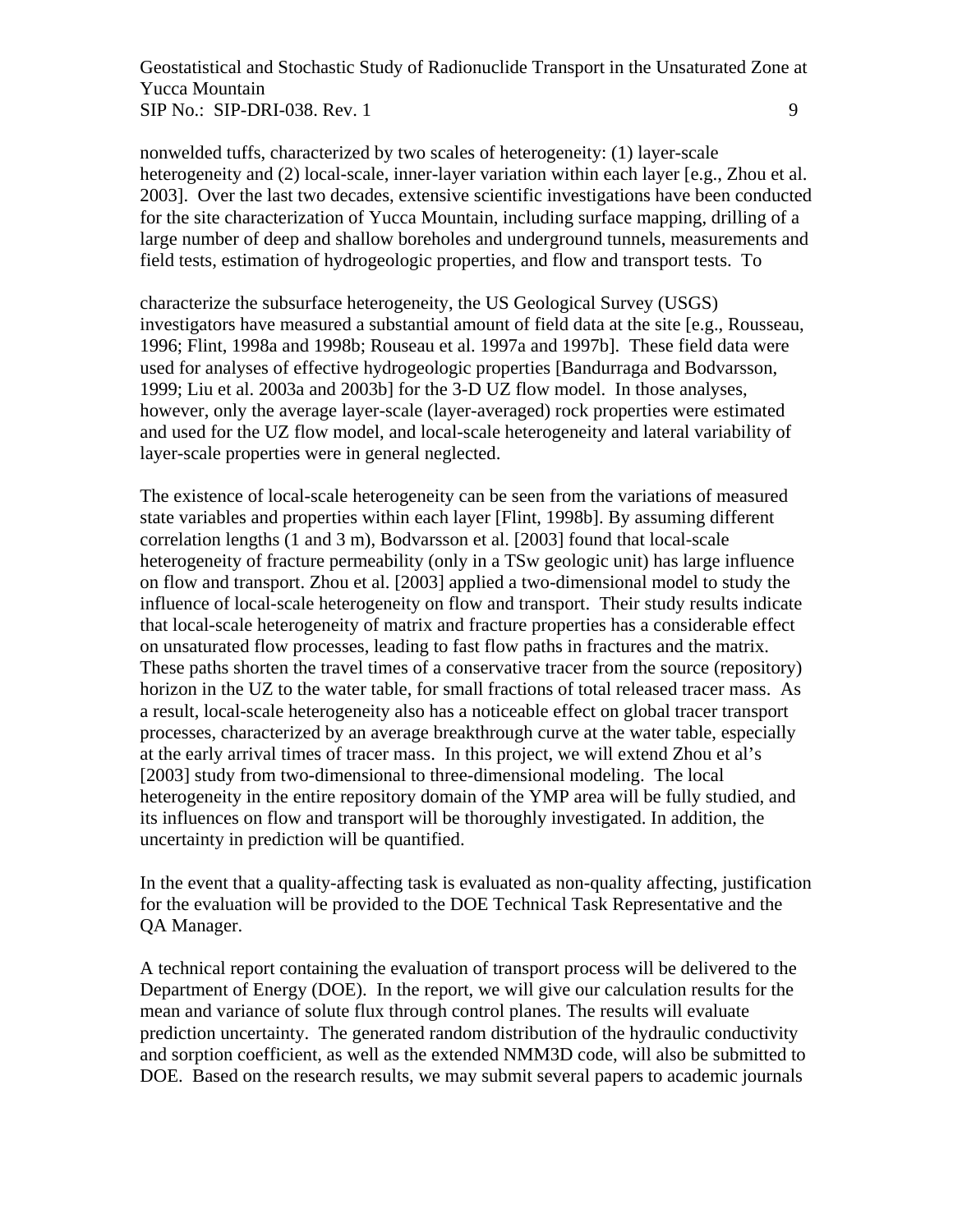for publication. The published materials will be reviewed and approved by DOE. Copies of the published articles will also be delivered to DOE.

## **3) Schedule**

| <b>Task Name</b>                                                                                                       | <b>Completion Date</b> |
|------------------------------------------------------------------------------------------------------------------------|------------------------|
| Write SIP                                                                                                              | 18-Aug-04              |
| Initial QA Training                                                                                                    | 21-Jul-04              |
| Ongoing QA Training and Compliance                                                                                     | 31-May-07              |
| Data Collection                                                                                                        | $31-May-06$            |
| Geostatistical Analysis of Hydraulic Conductivity and Sorption<br>Coefficients                                         | 29-Dec-06              |
| Monte Carlo Simulation of Groundwater Flow and Solute Transport                                                        | 29-Dec-06              |
| Develop and Apply Numerical Method of Moment in Sensitivity Study of<br>Flow and Transport Affecting Random Parameters | $29 - Dec-06$          |
| <b>Computations Complete</b>                                                                                           | 29-Dec-06              |
| <b>Technical Report Preparation</b>                                                                                    | 31-May-07              |

## **4) Interface Controls**

Other than source data, there are no technical inputs that originate outside of the task. The personnel involved in this task are listed below:

#### **Internal Interfaces**

Ming Ye, Ph.D. Graduate Student (To be selected)

#### **External Interfaces**

If subcontracts are approved, the following external interfaces will be used. Subcontract (Consultant): Yu-Shu Wu, Ph.D., Earth Sciences Division, Lawrence Berkeley National Lab Subcontract (Consultant): Xiaolong (Bill) Hu, Ph.D., Florida State University

Yucca Mountain Cooperative Agreement Technical Contact: Raymond Keeler DOE Technical Task Representative: Eric Smistad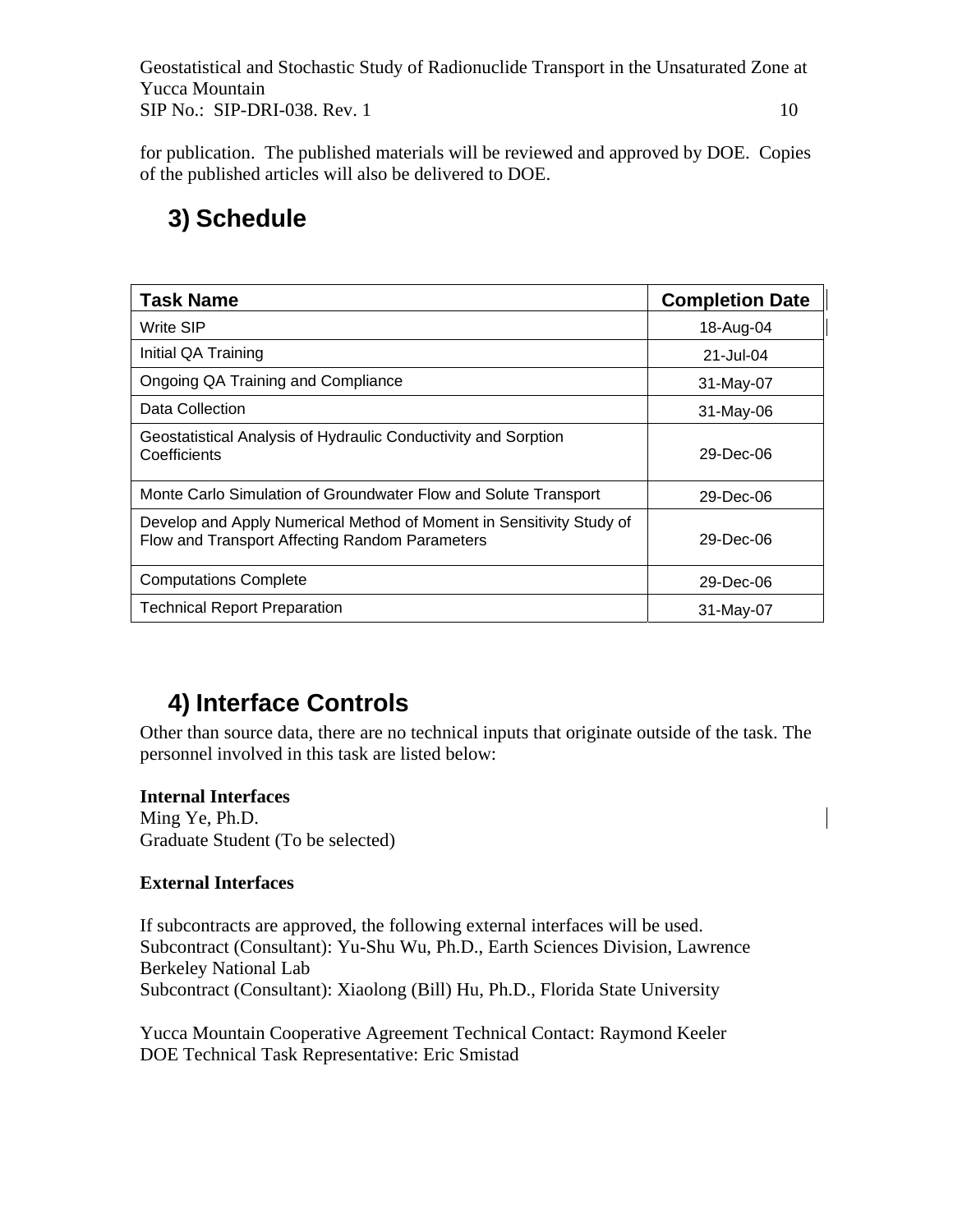Information will be transferred to and from Drs. Hu and Wu by two methods, either through electronic transfer (i.e., ftp transfer of zipped files) or direct physical transfer of media, such as CDROM. Transfers by either method will be recorded in the scientific notebook. Because of DRI firewall procedures, zip files will be renamed to a different file extension.

# **5) Standards**

There are no applicable published industry standards or criteria.

# **6) Implementing Procedures**

It is not anticipated that any implementing procedures will need to be written for this task, as no measurements or observations are going to be made, only existing qualified data will be used.

# **7) Samples**

No samples or test materials are to be used, collected or created, thus no procedures are being developed to handle samples.

# **8) Equipment and Instrumentation**

No field or laboratory test equipment or instrumentation will be used in the study, thus no procedures are being developed to control access or maintain calibration.

# **9) Software and Models**

QAP-3.2, "Software Management" will be implemented for the software to be used in this study. Qualified software will be obtained through the NSHE QA staff when needed**.**  One numerical code for chemical transport prediction will be developed in this task. The software development and implementation will be conducted in accordance with QAP-3.2, "Software Management." A module to provide runtime documentation may be developed and qualified to assist in meeting QA requirements. The commercial software packages that may be used in this study include:

- Microsoft Word: preparing documents and reports
- Microsoft Power Point: preparing presentations
- Microsoft Excel: tabulation, figure drafting and analysis of data\*
- Tecplot, version 10.0: Graphic display of quantitative data
- Intel Visual Fortran, version 8.0: compilation of FORTRAN source code
- Surfer, version 8.0: Graphic display of model surfaces
- GSLIB, 2<sup>nd</sup> Edition: Geostatistical library written in Fortran 77
- MathCad, version 8.0: analysis of data\*
- •TOUGH2, version 1.6 and TOUGH2-MP, Version 1.0 from the YMP qualified software database

\*any developed macro will require qualification as a routine in accordance with QAP-3.2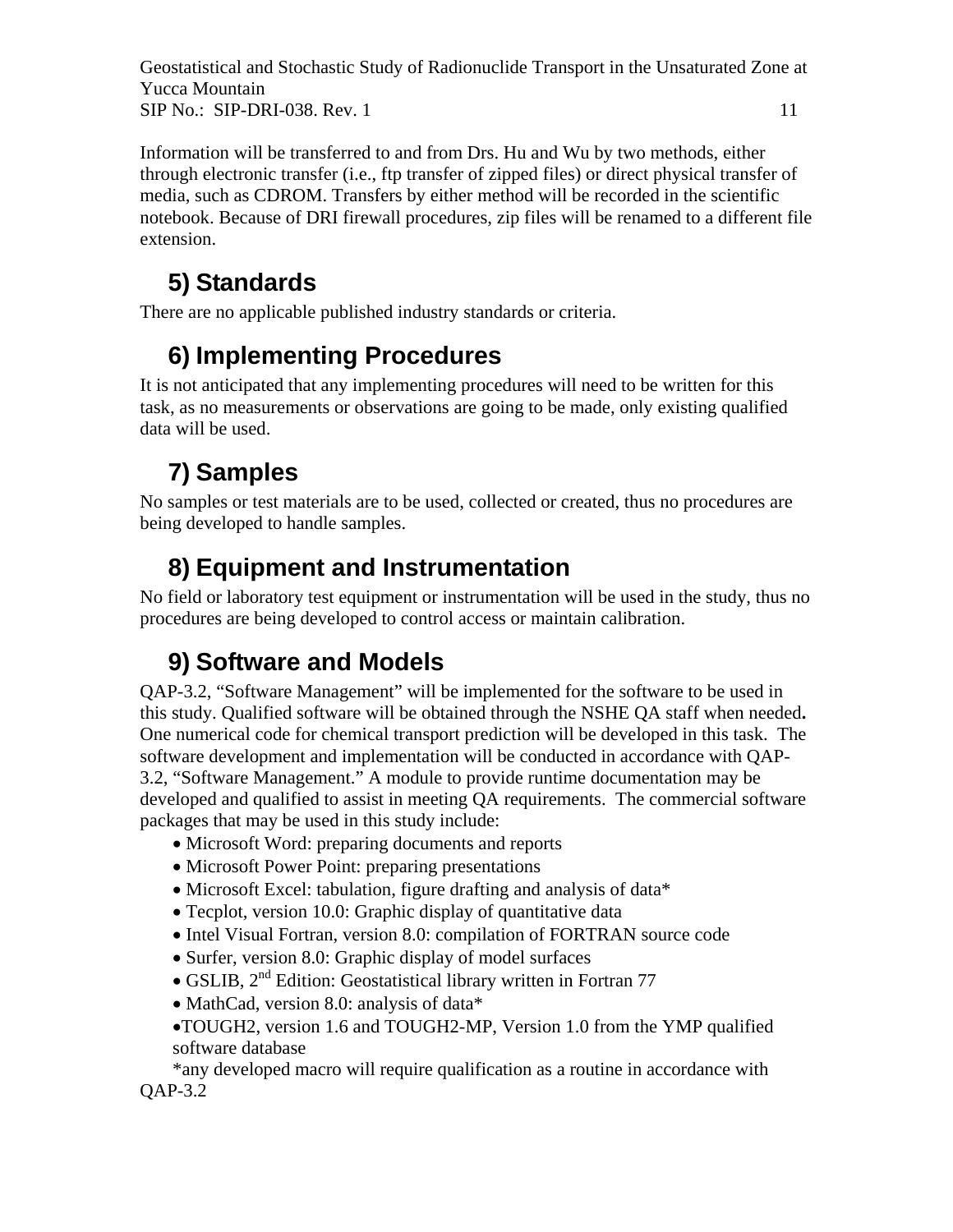It is expected that bounding surfaces will be obtained from the Conceptual and Numerical Models for UZ Flow and Transport (MDL-NBS-HS-000005 Rev00) or more detailed model promulgated from this effort. Use of these models will be done in accordance with QAP-3.3

### **10) Procurements and Subcontracts**

A subcontract may possibly be executed with Dr. Xiaolong (Bill) Hu to provide for continuity through the life of the project. Dr. Hu (possible subcontractor) has recently

accepted a position at the Florida State University. The subcontract would be to provide for his continuing involvement in the project, so it will entail coverage for 6 months of his time and 4 trips from Tallahassee, FL to Las Vegas, NV for consultation. No quality affecting work will be performed under this subcontract; it is to provide consultation and theoretical development.

A subcontract may be executed with Dr. Yu-Shu Wu of the Earth Sciences Division, Lawrence Berkeley National Lab. The subcontract will be to provide for Monte Carlo simulation using the qualified unsaturated zone model and TOUGH-2 or TOUGH-MP. This will entail coverage for 3.6 months of Dr. Wu's time, computer support costs and 2 trips from Berkley, CA to Las Vegas, NV for consultation. Quality affecting work will be performed under this subcontract; the LBL Yucca Mountain QA procedures will be followed.

# **11) Hold Points**

QA acceptance of the Unsaturated extension of the currently QA accepted NNM3D code.

# **12) Quality Control**

The NNM3D code, as a part of the QA acceptance process, will address computational accuracy, precision and error. The study will explicitly investigate the nature of parameter uncertainty in flow and transport in the unsaturated zone and this will be discussed at length in the technical report.

Access to electronic data will be controlled by limiting access to that data. A directory on the DRI computer network will be established and access limited to personnel working on this project. This network is backed up on a regular basis; the backups are stored in secure off-site storage. Access lists will be recorded in the scientific notebook.

# **13) Data Recording, Reduction and Reporting**

The output of such programs as GSLIB routines, NNM3D, and TOUGH-2 will be written to hard disks on the DRI networks. All reduced data will be obtained from either the NSHE Technical Data Archive (TDA) or the BSC-maintained Technical Data Management System (TDMS). Data that are used, reduced, or produced in this work will be submitted to the Technical Data Archive (TDA) and/or the BSC-maintained Technical Data Management System (TDMS) in accordance with QAP-3.6, "Submittal of Data to the Technical Data Management System." QA records produced as a result of the NSHE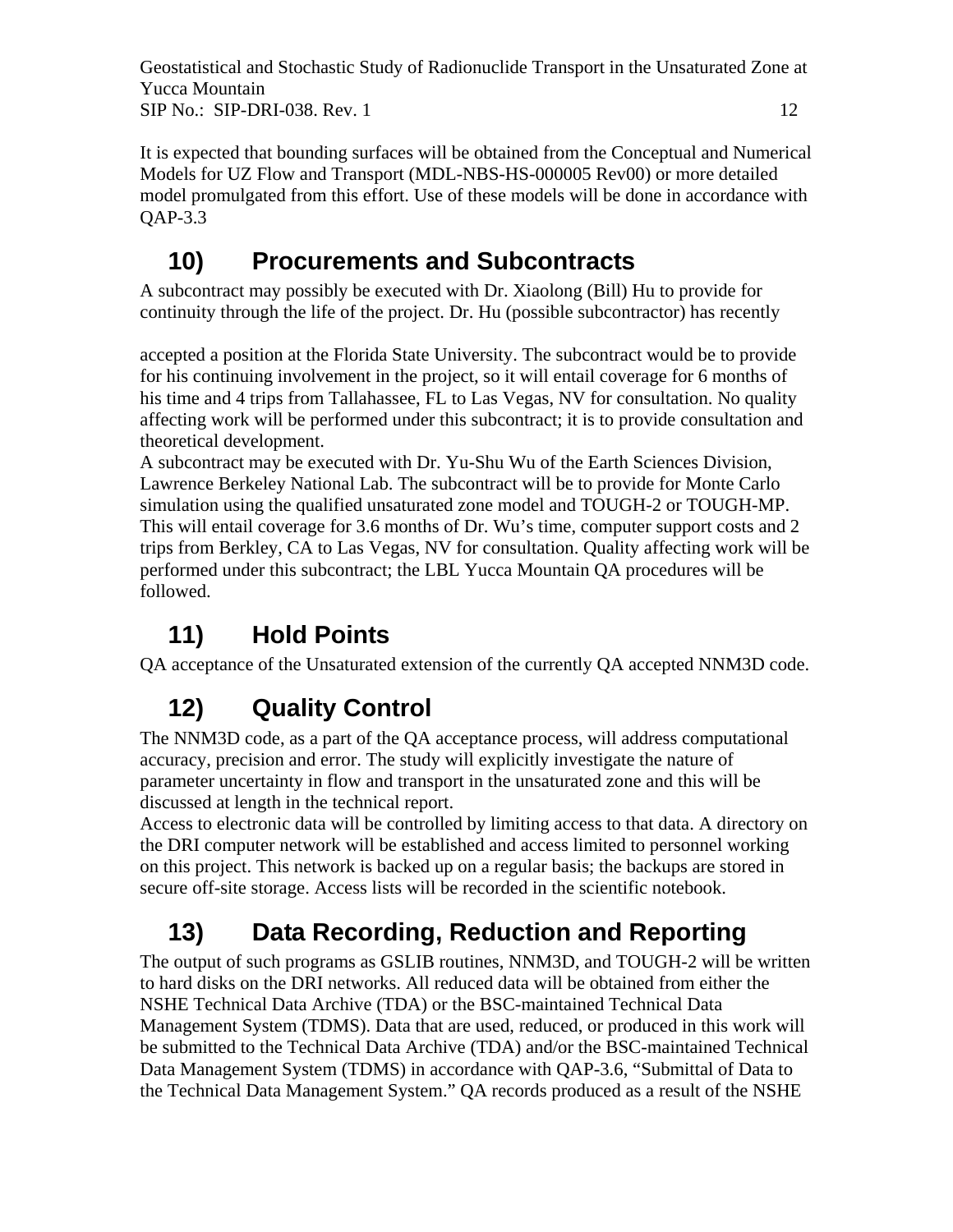QAP's will be controlled in accordance with QAP-17.0, "Quality Assurance Records". Quarterly report deliverables will be submitted to the cooperative agreement administrator in accordance with the Cooperative Agreement. QA records may include reports, other documents produced, hard copies of data used if available, and copies of literature cited. Any data obtained from the TDA or TDMS will be stored in a access restricted directory with scheduled backups and off-site storage, and entries made into the scientific notebook at the time of acquisition.

It is not anticipated that any non-qualified data will be used in this study, however if it does become necessary to used unqualified data, QAP-3.7, "Qualification of Unqualified Data", will be followed.

### **14) Reviews and Verifications**

Technical reviews and QA reviews will be conducted; the SIP technical and QA reviews are expected to be initiated by August 30, 2004; The scientific notebook technical and QA reviews are planned to start by March 1, 2006 and the Technical report technical and QA reviews are planned to start April 20, 2006.

## **15) Records and Submittals**

The scientific notebook, the generated data (in the form of read only media such as DVD's or CDROM's) and the technical report will be the QA records produced and transmitted by this study. QAP-17.0, "Quality Assurance Records", will be used for the protection and transmittal of QA records. Data will be transmitted as QA records. Documents produced and submitted to DOE will be produced in accordance with QAP-3.4, "Technical Reports".

### **16) References**

*Bandurranga, T. M., Bodvarsson, G. S., Calibrating hydrogeologic parameters for the 3- D site-scale unsaturated zone model of Yucca Mountain, Nevada,* Journal of Contaminant Hydrology*, 38 (1-3), 25-46, 1999.* 

Bodvarsson, G. S., Y.S. Wu and K. Zhang, Development of Discrete Flow Paths in Unsaturated Fractures at Yucca Mountain, LBNL-49863, Vol. 62-63, *Journal of Contaminant Hydrology*, pp. 23-42, 2003.

Cohon, J. L., J. W. Arendt, D. B. Bullen, N. L. Christensen, Jr., P. P. Craig, D. S. Knopman, P. P. Nelson, R. R. Parizek, D. D. Runnells, A. A. Sagues, and J. J. Wong, Report to the U.S. Congress and the U.S. Secretary of Energy, Nov., 1998.

Cohon, J.L., M.L. Corradini, M.D. Abkowitz, J.W. Arendt, D.B. Bullen, T.E. Cerling, N.L. Christensen, P.P. Craig, D.J. Duquette, D.S. Knopman, R.M Latanision, P.P, Nelson, R.R. Parizek, D.D. Runnels, A.A. Sagues, J. Wong, Report to the U.S. Congress and the U.S. Secretary of Energy, Nov., 2002.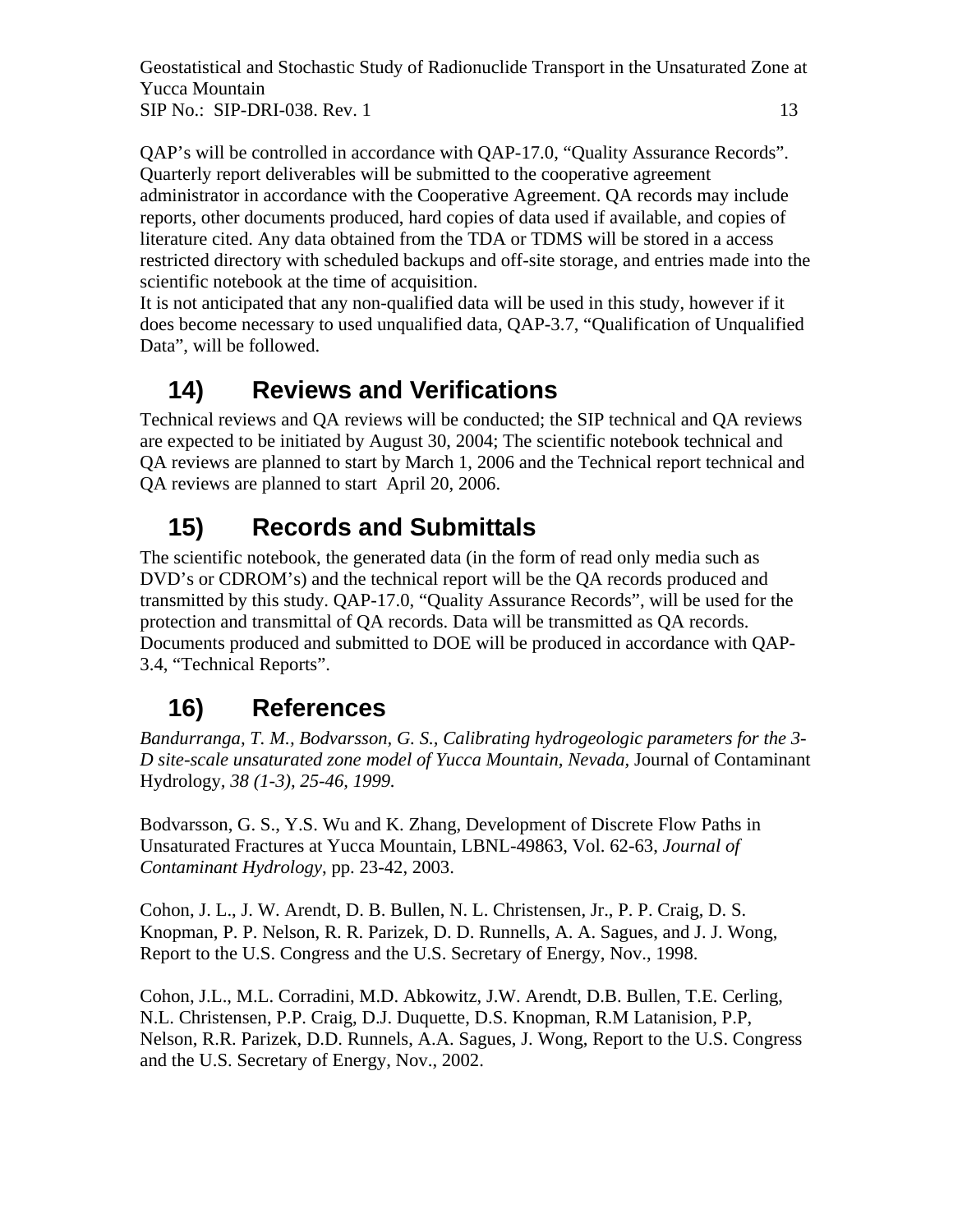Flint, L. E., Matrix properties of hydrogeologic units at Yucca Mountain, Nevada, *US Geological Survey Open-File Report*, MOL. 19970324.0046, US Geological Survey, Denver, CO., 1998a.

Flint, L. E., Characterization of hydrogeologic units using matrix properties, Yucca Mountain, Nevada, *USGS Water Resources Investigation Report 97-4243*, Denver, CO., 1998b.

Hu, B. X., J. Wu, Ania K. Panorska, Dongxiao Zhang and Changming He, Stochastic study on groundwater flow and solute transport in a Porous Medium with Multi-Scale Heterogeneity, *Adv Water Resour*., 26, 541-560, 2003.

Liu, H.-H., C. F. Ahlers, L. Pan, and Y. S. Wu, *Calibrated Properties Model*, AMR Report, LBID-2472, MDL-NBS-HS-000003, Lawrence Berkeley National Laboratory, BSC, CRWMS M&O, Las Vegas, Nevada, 2003a.

Liu, H.-H., C. F. Ahlers, S. Mukhopadhayay, R. Hedegaard, J. Houseworth, G. Zhang, Y. S. Wu, Analysis of Hydrological Properties Data, AMR Report, LBID-2471, MDL-NBS-HS-000001, Lawrence Berkeley National Laboratory, CRWMS M&O,. Las Vegas, Nevada, 2003b.

Pruess, K., TOUGH2-A General-Purpose Numerical Simulator for Multiphase Fluid and Heat Flow. LBL-29400, Berkeley, California: Lawrence Berkeley Laboratory, 1991.

Rousseau, J. P., Data transmittal of pneumatic pressure records from October 24, 1994 through July 14, 1996 for boreholes UE-25 UZ#14, UE-25 UZ#5, USW NRG-6, USW NRG-7a, USW SD-12 AND USW UZ-7a, Yucca Mountain, Nevada, U.S. Geologic Survey, Denver, CO., 1996.

Rouseau, J. P., Loskot, C. L., Thamir, F., Lu, N., Results of borehole monitoring in the unsaturated zone within the main drift area of the exploratory studies facility, Yucca Mountain, Nevada, *USGS Milestone Report SPH22M3*, U.S. Geologic Survey, Denver, CO., 1997a.

Rouseau, J. P., Kwicklis, E. M., Grillies, D.C.(Eds), Hydrogeology of the unsaturated zone, north ramp area of the exploratory studies facility, Yucca Mountain, Nevada, *USGS Water Resources Investigation Report 98-4045*, U.S. Geologic Survey, Denver, CO., 1997b

*Wu, J., B. X. Hu, and D. Zhang, Solute transport in nonstationary conductivity fields with complex initial and boundary conditions,* J. Hydrol*, 275(3-4), 208-228, 2003a.*